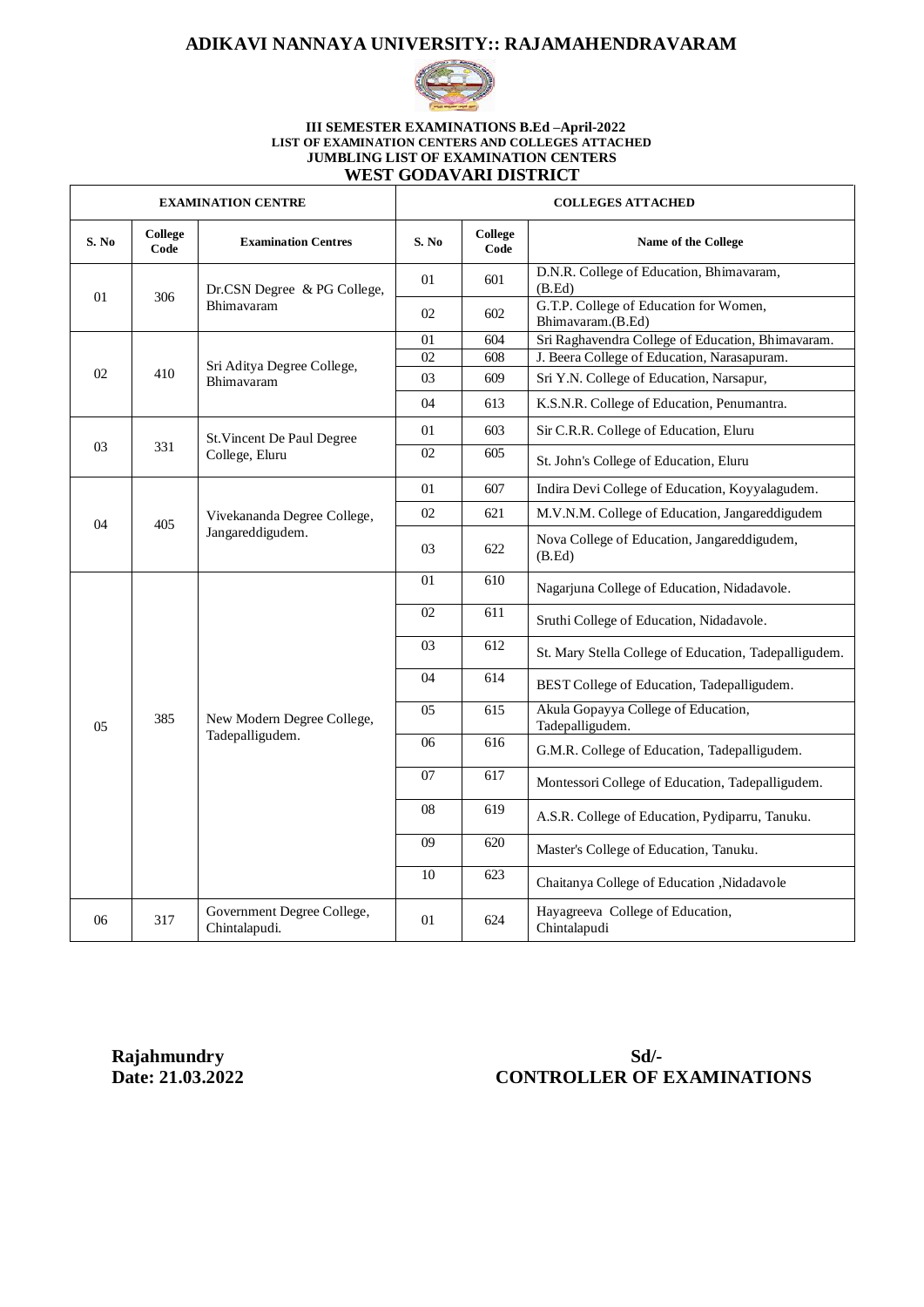### **ADIKAVI NANNAYA UNIVERSITY:: RAJAMAHENDRAVARAM**



#### **III SEMESTER EXAMINATIONS B.Ed – April -2022 LIST OF EXAMINATION CENTERS AND COLLEGES ATTACHED JUMBLING LIST OF EXAMINATION CENTERS**

| <b>EAST GODAVARI DISTRICT</b> |  |
|-------------------------------|--|
|                               |  |

|      | <b>EXAMINATION CENTRE</b> |                                              |      | <b>COLLEGES ATTACHED</b> |                                                                         |  |  |
|------|---------------------------|----------------------------------------------|------|--------------------------|-------------------------------------------------------------------------|--|--|
| S.No | <b>College</b><br>Code    | <b>Examination Centers</b>                   | S.No | <b>College</b><br>Code   | Name of the College                                                     |  |  |
| 01   | 006                       | Miriam Degree College,<br>Amalapuram         | 01   | 502                      | Elim College of Education, Amalapuram                                   |  |  |
|      |                           |                                              | 02   | 505                      | Venkateswara College of Education, Ambajipeta                           |  |  |
|      |                           |                                              | 03   | 504                      | S.K.B.R. College of Education, Amalapuram                               |  |  |
| 02   | 054                       | Sathabdhi Degree College,<br>Kothapeta       | 01   | 522                      | Sathhiraju Sesharatnam College of Education,<br>Kothapeta               |  |  |
|      |                           |                                              | 02   | 540                      | Bethany College of Education, Ravulapalem.                              |  |  |
|      |                           |                                              | 03   | 541                      | Sri Venkata Ramana College of Education,<br>Ravulapalem.                |  |  |
|      | 009                       | The Amalapuram Degree<br>College, Amalapuram | 01   | 523                      | S.K.M. College of Education, Muktheswaram                               |  |  |
| 03   |                           |                                              | 02   | 545                      | D V R & D S Memorial Deepthi B.Ed College,<br>Mamidikuduru              |  |  |
|      |                           |                                              | 03   | 503                      | Miriam College of Education, Amalapuram                                 |  |  |
|      | 128                       | SV Degree college, Tuni.                     | 01   | 511                      | Harvard College of Education,<br>K. Perumallspuram, Thondangi (M)       |  |  |
| 04   |                           |                                              | 02   | 521                      | Mother College of Education, Kotananduru                                |  |  |
|      |                           |                                              | 03   | 528                      | Minerva College of Education, Prathipadu,                               |  |  |
|      |                           |                                              | 04   | 542                      | Siddardha College of Education, Tuni                                    |  |  |
|      | 041                       | MSN Degree College, Kakinada                 | 01   | 508                      | Little Rose College of Education, Draksharama                           |  |  |
|      |                           |                                              | 02   | 512                      | Aditya College of Education, Srinagar, Kakinada                         |  |  |
| 05   |                           |                                              | 03   | 513                      | Gandhi Centenary College of Education, Kakinada                         |  |  |
|      |                           |                                              | 04   | 527                      | Aadi Lakshmi College of Education, Pithapuram                           |  |  |
|      |                           |                                              | 05   | 525                      | Pragathi College of Education, Peddapuram                               |  |  |
|      | 039                       | Chaitanya Degree College,<br>Kakinada        | 01   | 514                      | Kakinada College of Education, Kakinada                                 |  |  |
|      |                           |                                              | 02   | 520                      | Williams College of Education, Kakinada.                                |  |  |
| 06   |                           |                                              | 03   | 519                      | Vidyavan Women's College of Education,<br>Kakinada.                     |  |  |
|      |                           |                                              | 04   | 507                      | The Mother's Integral College of Education,<br>Aryavatam, Kajuluru (M), |  |  |
|      |                           |                                              | 05   | 515                      | Mohan College of Education, Kakinada                                    |  |  |
|      |                           |                                              | 06   | 516                      | S.K.M.L. College of Education, Kakinada,                                |  |  |
|      |                           |                                              | 07   | 517                      | Sri Sai Aditya College of Education,<br>Jagannaickpur, Kakinada-2       |  |  |
|      |                           |                                              | 08   | 518                      | St. Mary's College of Education, Kakinada,<br>(B.Ed)                    |  |  |
| 07   | 073                       | SRJBSJB Maha Ranee College,                  | 01   | 524                      | NMES College Of Education, Peddapuram.                                  |  |  |